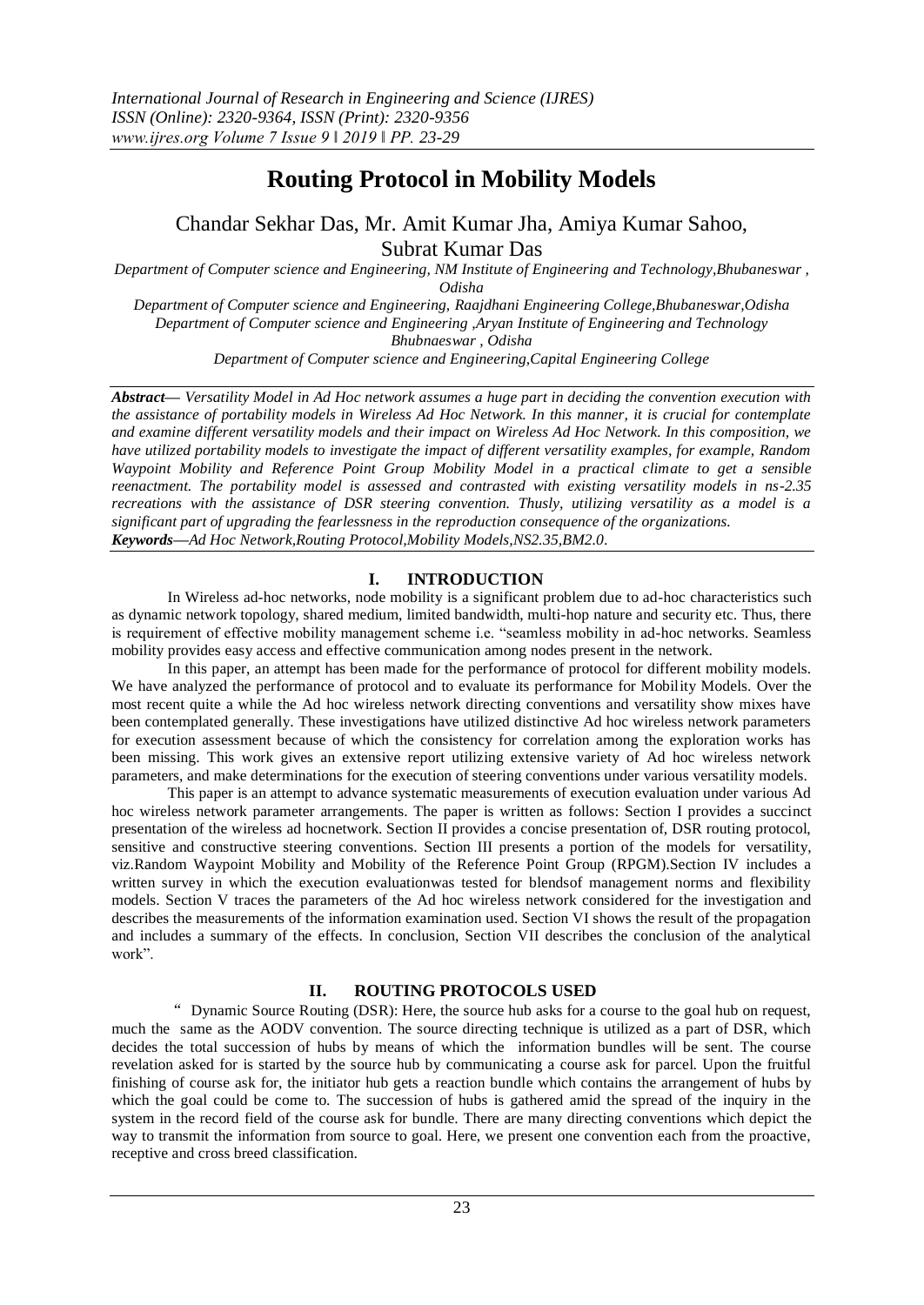## **III. MOBILITY MODELS USED**

In this part the mobility models used in the studies are presented.In Wireless Ad Hoc Networks the hubs continue moving with time. i.e., the hubs are versatile. The position of a hub changes with time as it moves with certain speed and increasing speed. There are a few portability models which emulate the development of the hubs in Wireless Ad Hoc Networks. Mobility models in wireless ad-hoc networks describe mathematical representation of movement pattern of nodes and how their location, velocity, speed, direction and acceleration change over time. In these networks, mobile nodes communicate directly with each other. Communication between two nodes doesnot produce effective results if both nodes are not in same transmission range. This problem can be resolved by using intermediate nodes with routing. Thus, routing is very important in mobile adhoc networks where mobility models must be evaluated with respect to end to end delayand efficient data transmission. Mobility models are intended to focus on individual mobility patterns due to point to pointcommunication in cellular networks [1-5] whereas ad-hoc networks are designed forgroup communication.Suchmodels are suggested to maintain movement, and efficient transmission among nodes in real life applications. In addition to this, these models are mainly focused on the individual motion behavior between mobility eras with minimum simulation time in which a mobile node moves with constant speed and direction. These models represent the features of the mobile nodes in an ad-hoc network like speed, direction, distance and node movement. Mobility models may be categorized based on the following criteria which is based on dimension, scale of mobility, randomness, geographical constraints, destination oriented and by changing parameters.

The impact of versatility display in mix with the directing conventions is analyzed in this investigation. The versatility models utilized are talked about next.

#### 3.1 Random Waypoint mobility model

This model is simple and is widely used to evaluate the performance of Ad-Hoc Network. The random waypoint mobility model contains pause time between changes in direction and/or speed. Once a mobile node (MN) starts to move, it stays at one place for a particular pause time. After the particular pause time is forgotten, the MN randomly choose the next destination in the simulation area and chooses a speed regularly distributed among the minimum speed and maximum speed and travels with a speed  $vv$  whose value is uniformly chosen in the interval  $(0, W_{\text{max}})$ . Wmax is some parameter that may be set to replicate the degree of mobility. Then, the MN continues its tripin the direction of the newly chosen destination at the selected speed. As soon as the MN arrives at the destination, it stays again for the indicated pause time before repeating the procedure.Two drawbacks of this mobility model are sharp turn and sudden stop. Sharp turn occurs whenever there is a direction change in the range [6]. Sudden stop occurs whenever there is a change of speed that is not relative to the previous speed. These problems can be eliminated by allowing the past speed and direction to affect the upcoming speed and direction.

#### 3.2. Reference Point Group Mobility Model(RPGM):

This Mobility Model is proposed in this model is described as another way to simulate group behavior in[16-18], where each node belongs to a group where every node follows a logical center i.e group leader, that determines the group's motion activities. The nodes in a group are usually randomly distributed around the reference point. The different nodes use their own mobility model and are then added to the reference point which drives them in the route of the group. At each moment, every node has a speed and direction that is derived by randomly different from that of the group leader [8-10]. This general description of group mobility can be used tocreate a variety of models for different kinds of mobility applications. Group mobility as such can be used in military battlefield communications [15-18]. One example of such mobility is that a number of soldiers may move jointly in a group. Another example is during disaster relief where various rescue crews i.e.firemen, policemen form dissimilar groups and work considerately.



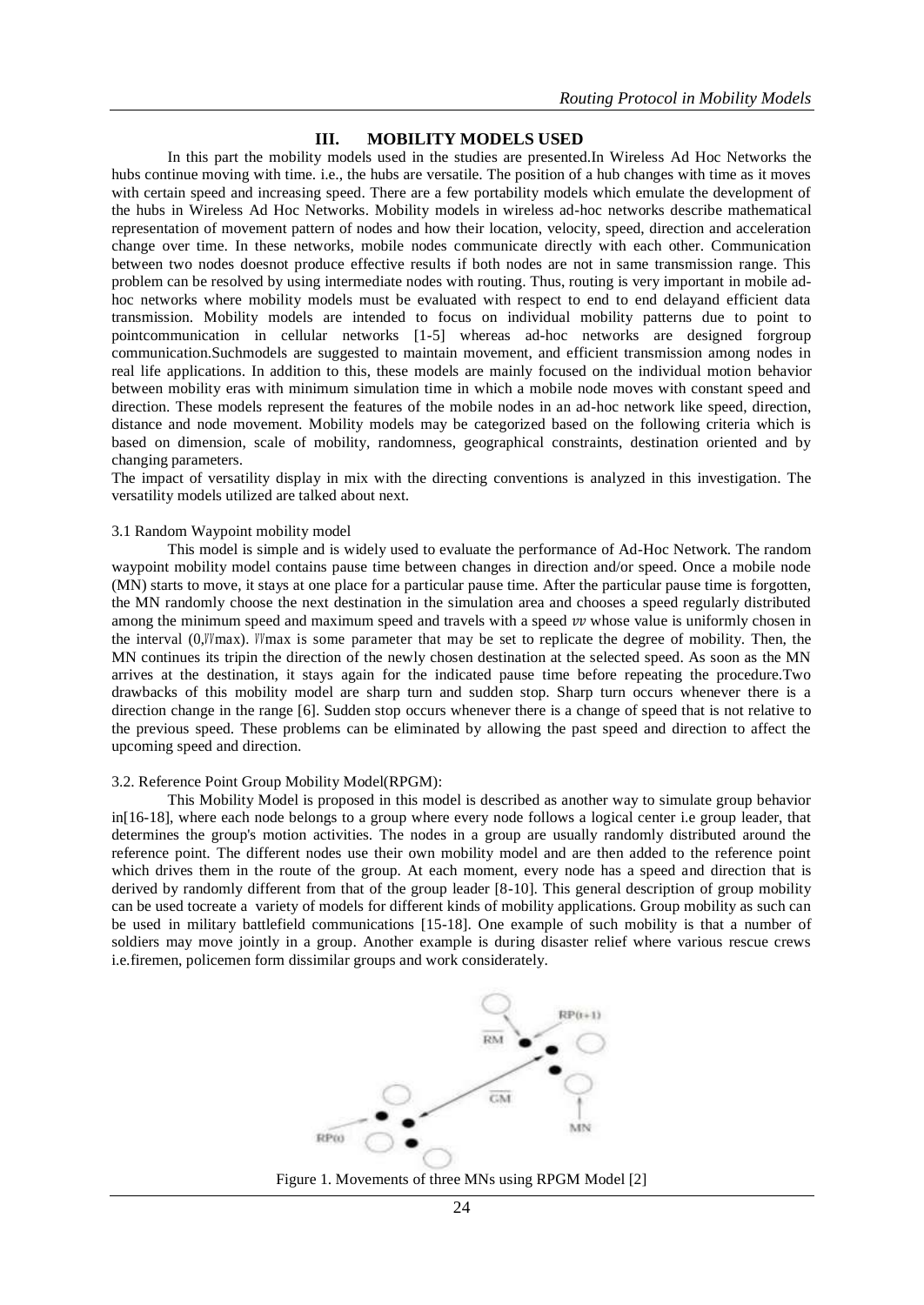The mobility of the nodes within the group is defined by the reference points. The movement of a node within the group from location t to t+1 is reported to the logical center of the group. As shown in Figure 1. Eachtime the center of the group moves its new location RP  $(t+1)$  is calculated with the updating of reference points. The updated values are added to the random vector.

# **IV. LITERATURE REVIEW**

Steering conventions beneath different versatility fashions had been assessed for execution by numerous scientists inside the modern beyond. While some scientists have considered just the Random Waypoint Mobility Model, others have worked with numerous portability fashions. The exceptional proactive, responsive and half of breed conventions were analyzed via the creators in [6-20].

A. Bharadwaj and Dr. A.Singh et al. [9] have utilized Qualnet take a look at device to assess the execution of Optimized Link State Routing (OLSR), Fisheye State Routing (FSR) and Dynamic Source Routing (DSR) convention. The correlation of the conventions is carried out in light of the Packet Delivery Ratio, Average Jitter, Average quit to cease defer and throughput. Sunil et al.

[10] have seemed through reproduction that versatility impacts the execution of the guidance conventions.

Gupta et al. [11] concept approximately Random Waypoint, Reference Point Group Mobility and Freeway Mobility Model with DSDV and AODV conventions. The duplicate underneath the models indicated above was achieved and throughput turned into concept approximately. The throughput of the conventions was idea approximately under the portability fashions decided formerly.

Al-Mahdi et al. [17] experimented with various speeds of nodes for DSDV, OLSR and AODV protocols. They used RPGM and Manhattan Grid mobility fashions. Packet delivery ratio, average throughput and average end to stop delay had been used as performance metrics.

Bharadwaj and Singh [12] arrived at a end that the highest quality overall performance of routing protocols may be achieved with the aid of the usage of the correct mobility version. For this, they taken into consideration AOMDV, DSDV, DSR, and AODV routing protocols with Random Walk mobility, Manhattan Grid and Gauss Markov models. A simulation area of 700m x 700m of about fifty nodes was considered.

A. K. Maurya et al [10] state that the overall performance of a routing protocol is laid low with the choice of the mobility model. A routing protocol may additionally carry out inferiorly for some mobility version at the same time as the equal protocol can be powerful for some different mobility version. Hence, evaluation of a routing protocol is usually primarily based on insufficient data main to the inaccurate end. The authors have selected 3 mobility models. Each version is one-of-a-kind in phrases of the motion of the node. The protocol analysed become the Ad Hoc On Demand Distance Vector (AODV) and the mobility fashions taken into consideration were Gauss Markov, Reference Point Group Mobility (RPGM) and Manhattan. Extensive simulation runs have been completed and results were compared among each mobility model. NS-2 become used for simulation. Maximum speed of the nodes was set to 0 m/s, 10 m/s and 20m/s. The number of supply and destination pair was set to 6 that were selected from a collection of 50 nodes. The selected supply node transmitted information packets at a randomly chosen begin time and completed at 250 seconds of simulation time. In each test visitors was set to be transmitted at a fee of four packets / sec. Each packet become constant to 512 bytes. The simulation effects showed that at better velocity, routes became more unstable and doubtlessly broke, resulting in unidirectional hyperlinks. The Gauss Markov version produced greater unidirectional links in comparison with RPGM and Manhattan models. The effects genuinely showed that the choice of mobility version had an impact on the performance of the routing protocol.

A.K.Shukla et al. [12] taken into consideration various portability fashions with Wireless advert hoc Networks directing conventions to offer research a extra experienced decision of versatility display for the specified` steering conventions. A relative research of a part of the modern-day portability models is delivered in an collection of exercise settings.The parameters like throughput, quit to end defer and package deal conveyance share are taken into consideration. The conventions utilized for reenactment are Destination Sequenced Distance Vector (DSDV), Dynamic Source Routing (DSR) and Ad-Hoc On Demand Distance Vector (AODV). The versatility models taken into consideration in the simulative examination are City Section Mobility Model and Manhattan Mobility Model. System Simulator NS- 2.35 is utilized for the simulative research. The creators presume that the execution of a versatility show was extensively impacted through the device convention. The City Section Model and the Manhattan Model yield a reasonably larger wide variety of jumps for least leap publications and a commonly littler lifetime for stable courses. The Manhattan versatility display displayed more suitable execution while contrasted with the City Section portability demonstrates.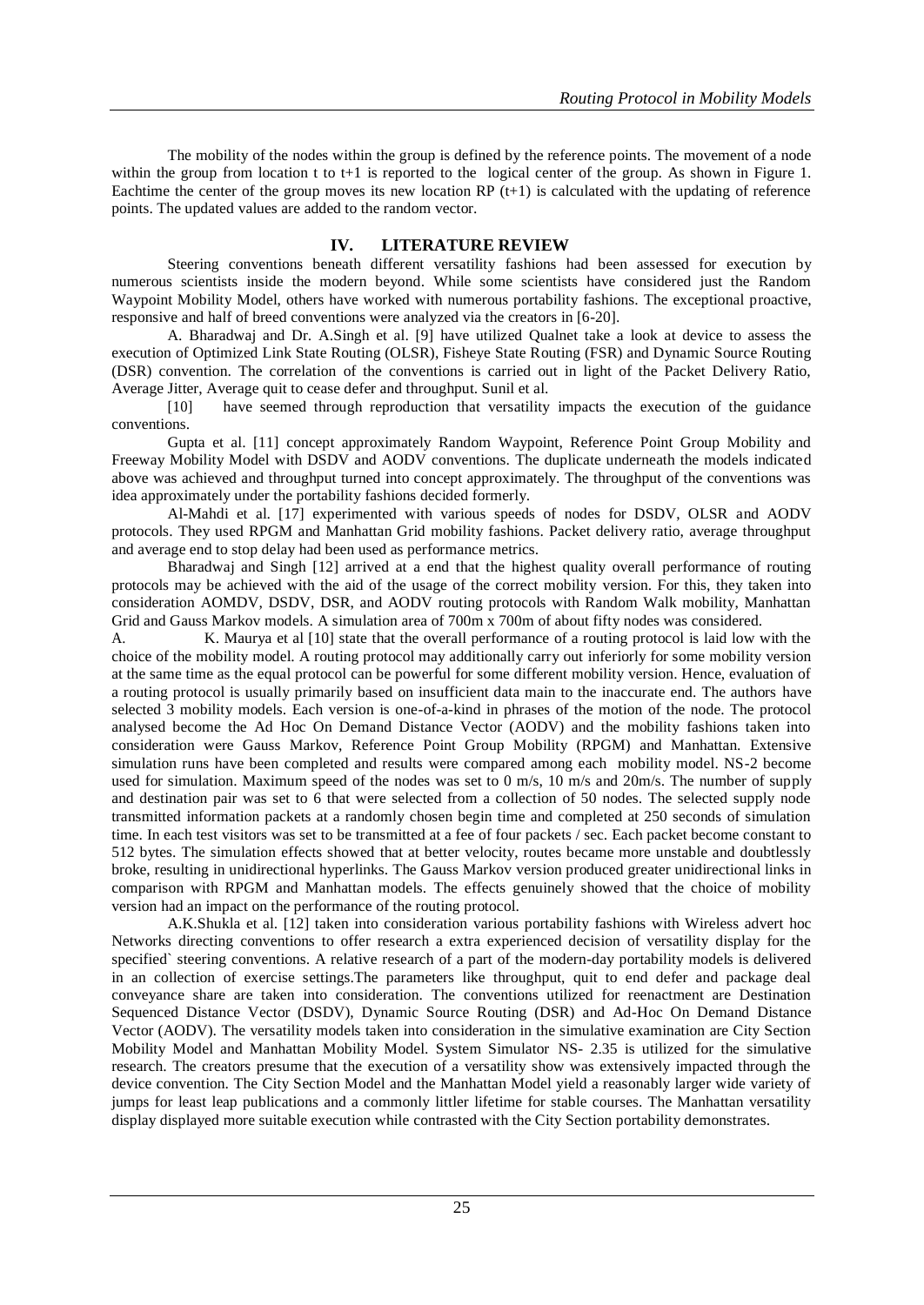Sreerama et.al,[20] did performance assessment of DSR and AODV protocols underneath the Random Way Point (RWP) and Reference Point Group Mobility Model (RPGM) mobility fashions. Performance metrics taken into consideration have been Packet Delivery Ratio (PDR), Average Routing Overhead (ARH), Average End to End Delay (AEED) and Throughput. The simulation become accomplished for 900 seconds for a community vicinity of 800 m X 500 m with 250 m transmission variety. The first scenario as compared the mobility models for 5, 10, 15, 20 and 25 nodes with constant speed 15 m/s. The 2nd scenario evaluated the mobility models with one-of-a-kind node speeds of five, 10, 15 and 20 m/s for a set variety of fifty nodes. Random Way Point Model had the bottom routing overhead and became considered higher for routing conversation. RWP additionally done better in delivering packets to the vacation spot. The authors concluded that Random Way Point is the first-class version and it outperformed the Reference Point Group Mobility model for the situations considered in the observe.

Munish Sharma et al. [16] considered the impact of mobility on DSDV, AODV and DSR protocols. Node mobility situation is created for 50 nodes, topology boundary of 500 X 500 m2 and simulation time of one hundred seconds. In one set of situation, the duration of pause time was numerous. Values of pause time were taken as 0, 10, 20, 40 and one hundred simulation seconds. The movement pace changed into 20 m/s. In the second one state of affairs the fee of pause time changed into stored unchanged while the speed became changed from 10 to 50 m/s. Packet Delivery Ratio (PDR), Average End to End Delay and Normalized Routing Load (NRL) have been taken because the overall performance metrics. The effects showed that AODV and DSR finished high values of PDR. In low mobility and low load eventualities, all three protocols completed in a comparable manner. DSR outperformed AODV and DSDV with accelerated mobility and cargo. It is attributed to the competitive use of caching and the shortage of mechanism to run out stale routes. Authors have advised as future work that the routing protocols should be examined with other metrics consisting of strength intake, fault tolerance, wide variety of hops, jitter, etc. With recognize to diverse mobility fashions.

It is quite evident from the above discussion that the practical mobility fashions have a massive effect at the performance evaluation of routing protocols in MANETs. The Mobility Models vary of their applicability in extraordinary scenarios. If the mobility of the nodes under a given situation is modeled as it should be the results of the protocols will be dependable. The sizable evaluation of mobility fashions must be done to gauge their appropriateness to the given state of affairs".

# V. **PERFORMANCE ESTIMATIONAND RESULT ANALYSIS**

The wireless networks analyzed have been carried out applying Network Simulator-2.35 and its related tools for simulation and study of analysis. We select a Linux platform, i.e. UBUNTU 12.08 LTS, as Linux recommend a number of programming improvement tools that can be applied through the simulation procedure. We have produced mobility scenarios of Mobility Model are applying BONNMOTION2.0; they can be included into TCL scripts. Random traffic links ofCBR can be set up among mobile nodes applying a trafficscenario creator script. BONNMOTION-20 is java supported tool for creating mobility scenario for several mobility models, developed by University of Bonn, Germany.

To obtain an enhanced feel of the works done, as discussed in literature review, a comprehensive performance analysis is done. Network Simulator-NS-2.35 is used for performance evaluation. Five different areas of networks are considered as given in the given table 1:

| Parameter                 | Value                          |
|---------------------------|--------------------------------|
| Channel type              | Wireless channel               |
| Simulator                 | NS 2 (Version 2.35)            |
| Protocols                 | <b>DSR</b>                     |
| Simulation duration       | 800s                           |
| Number of nodes           | 15,30,45                       |
| Transmission range        | 370m                           |
| Movement Model            | RPGM, Gauss Markov Model       |
| <b>MAC Layer Protocol</b> | 802.11                         |
| Pause Time (s)            | $15 \pm 4$ s                   |
| Maximum speed             | 20                             |
| Minimum speed             | 0.5                            |
| Packet Rate               | 4 packet/s                     |
| Traffic type              | <b>CBR</b> (Constant Bit Rate) |
| Data Payload              | 512 bytes/packet               |

#### TABLE 1: PERFORMANCE PARAMETERS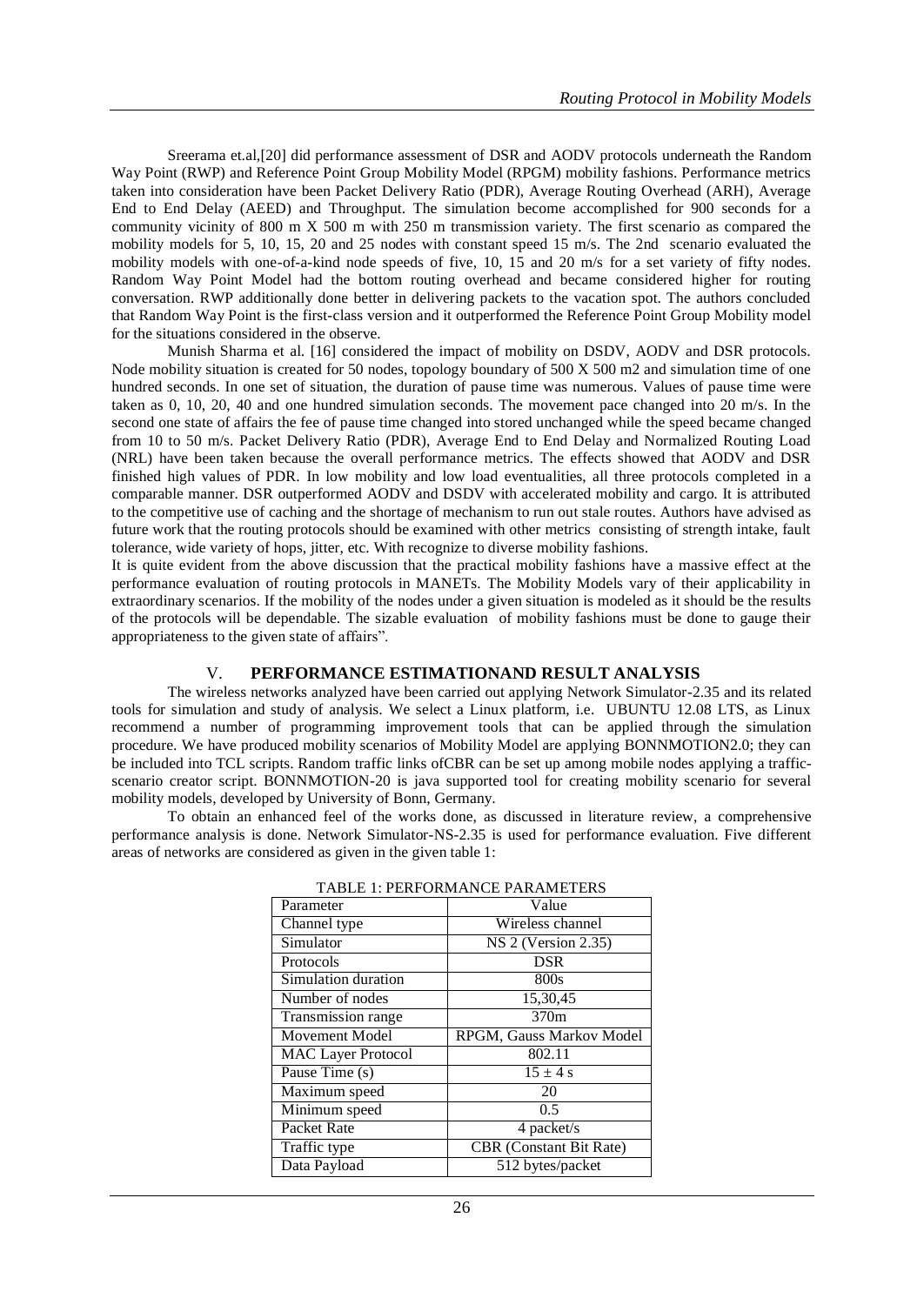| Max of CBR connections | 10.20.30         |
|------------------------|------------------|
| Environment Size       | $600m * 600m$    |
| Channel type           | Wireless channel |

#### 5.1 Performance Parameters

The organization of routing protocols is through the following important Quality of Services (QoS) metrics for usual procedures:

## *5.1.1 Packet Delivery Ratio (PDR)*

It has classified in [20-24] as the fraction among the amount of packets created with the application layer. It has the fraction of data packets send to the target to those created from the starting point. It is estimated by separating the amount of packets obtained by target throughout the packet initiated from the source.  $PDF = (Pr /Ps)*100,$ 

 $Pr =$  total Packet obtain

Ps = the total Packet transmit.

## *5.1.2 Throughput*

It has the standard amount of messages effectively send per unit time number of bits delivered per second [10].  $Throughout = (Total received packets/ total simulation time) Kbits/Sec$ 

 $N =$  number of data sources.

## *5.1.3 Average End-to-End Delay*

It has described as the time in use for a packet to be broadcast across an Ad Hoc from basis to target.  $D = (Tr - Ts)$ ,

 $Tr = receive Time Ts = sent Time$ 

## 5.2 Result Analysis

In the case of presentation investigation we have measured presentation parameters. In Figure 2, 3,4 The simulations are focused on Analyzing the performance of routing overhead, the simulations are focused on throughputs and packet delivery ratio. The results also compared with Simple Human Mobility Model and random way point mobility. The result will also show the performance for every mobility model that had been selected. Here, DSR routing protocol is used for this.

## *5.2.1 Throughput:*

Random Way Point Mobility Model hasbetter throughputs. Due to the lower number of hops, the high throughput is contributed the lower delay.The high throughput is contributed the lower delay.



Figure2:Throughput versus number of nodes

# *5.2.2 Packet Delivery Ratio (PDR):*

Random Way Point Mobility Model Model performed better in delivering packet data to destination by considering the pause time every time changing their directions. The Random Way Point Mobility Model is improved significant with the increasing number of nodes the proposed mobility models are improved significant because the number of load is small and the traffic is not heavy.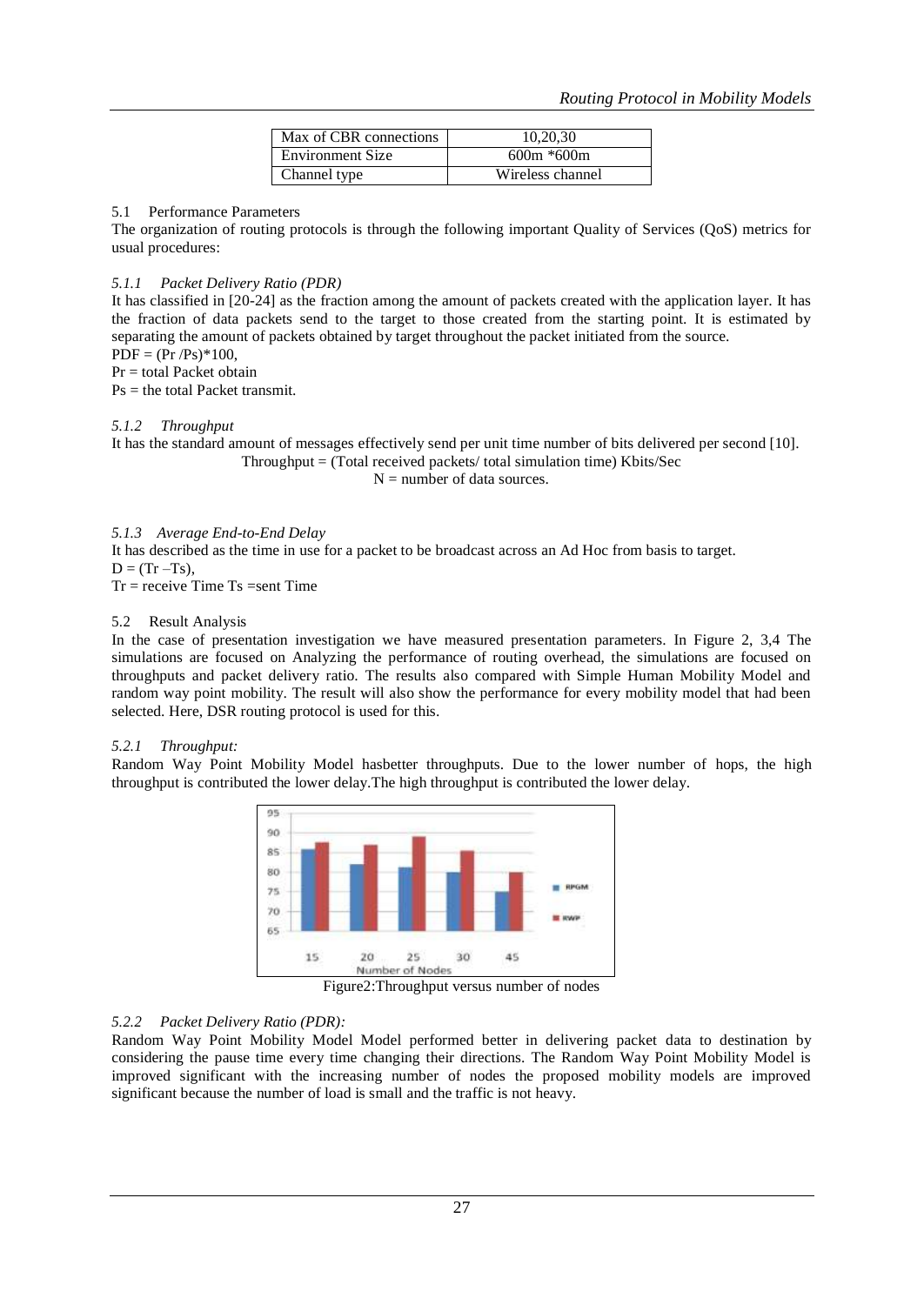

Figure. 3. PDR versus number of nodes

#### *5.2.3 Average End to End Delays:*

Due to the movement of each mobile node, it shows that the proposed mobility model is generated the highest routing overhead compared with the RPGM model nodes are being enforced to the border of the simulation area before changing track. Random Way Point Mobility Model performs lowest routing overhead and it's good for the routing communication.



Figure. 4. Routing Overhead vs. Number of Nodes

#### **VI. CONCLUSIONS**

"In this section we have thought about use of Ad Hoc wireless network routing protocols as DSR for sensor node. The Random Way Point Mobility Model predicts the node movement more significant as compared to RPGM. This reduces the link failure in the network which results is less number of packet loss and improvement in throughput and end to end delay. The Random Way Point Mobility Model reduce the number of messages required by routing protocol for maintaining the result, because link failure has been minimized based on person movement. This is turn makes the network available for data transfer which contribute in enhancement of Quality of Services (QoS) parameters such as Throughput,Packet loss ratio, End to End Delay.

In the Random Way point Mobility Model, we have calculated the various performance parameters with respect to Simple Human Mobility Model, Random Way point Mobility models using DSR routing protocol. The Random Way Point Mobility Model has shown better results in terms of Throughput, PDR and end to end delay where DSR has been taken as a routing protocol. The improvement in performance is achieved by better prediction of nodes".

#### **REFERENCES**

- [1]. T. Camp, J. Boleng, and V. Davies, "A survey of mobility models for ad hoc network research", Wirel. Commun. Mob. Comp., vol. 2 no. 5, pp. 483–502, (2002).
- [2]. Babak Pazand, Chris McDonald," A Critique of Mobility Models for Wireless Network Simulation",6TH IEEE/ACIS , ICIS 2007.
- [3]. F. Bai, A. Helmy, "A Survey of Mobility Modeling and Analysis in Wireless Adhoc Networks" in Wireless Ad Hoc and Sensor Networks, Kluwer Academic Publishers, (2004).
- [4]. Nils Aschenbruck, Elmar Gerhards-Padilla, and Peter Martini," A survey on mobility models for performance analysis in tactical mobile networks", JTIT, 2/2008, pp: 54-61.
- [5]. MikkoSärelä and MaaritHietalahti, "Security Topics and Mobility Management in Hierarchical Ad Hoc Networks: A Literature
- [6]. Survey", Helsinki University of Technology Laboratory for Theoretical Computer Science April 29, (2004).
- [7]. Natarajan Meghanathan," Impact of the Gauss-Markov Mobility Model on Network Connectivity, Lifetime and Hop Count of Routes for Mobile Ad hoc Networks", JOURNAL OF NETWORKS, VOL. 5, NO. 5,( MAY 2010).
- [8]. JiangXie, University of North Carolina at Charlotte Xudong Wang, Teranovi Technologies, Inc.,"A